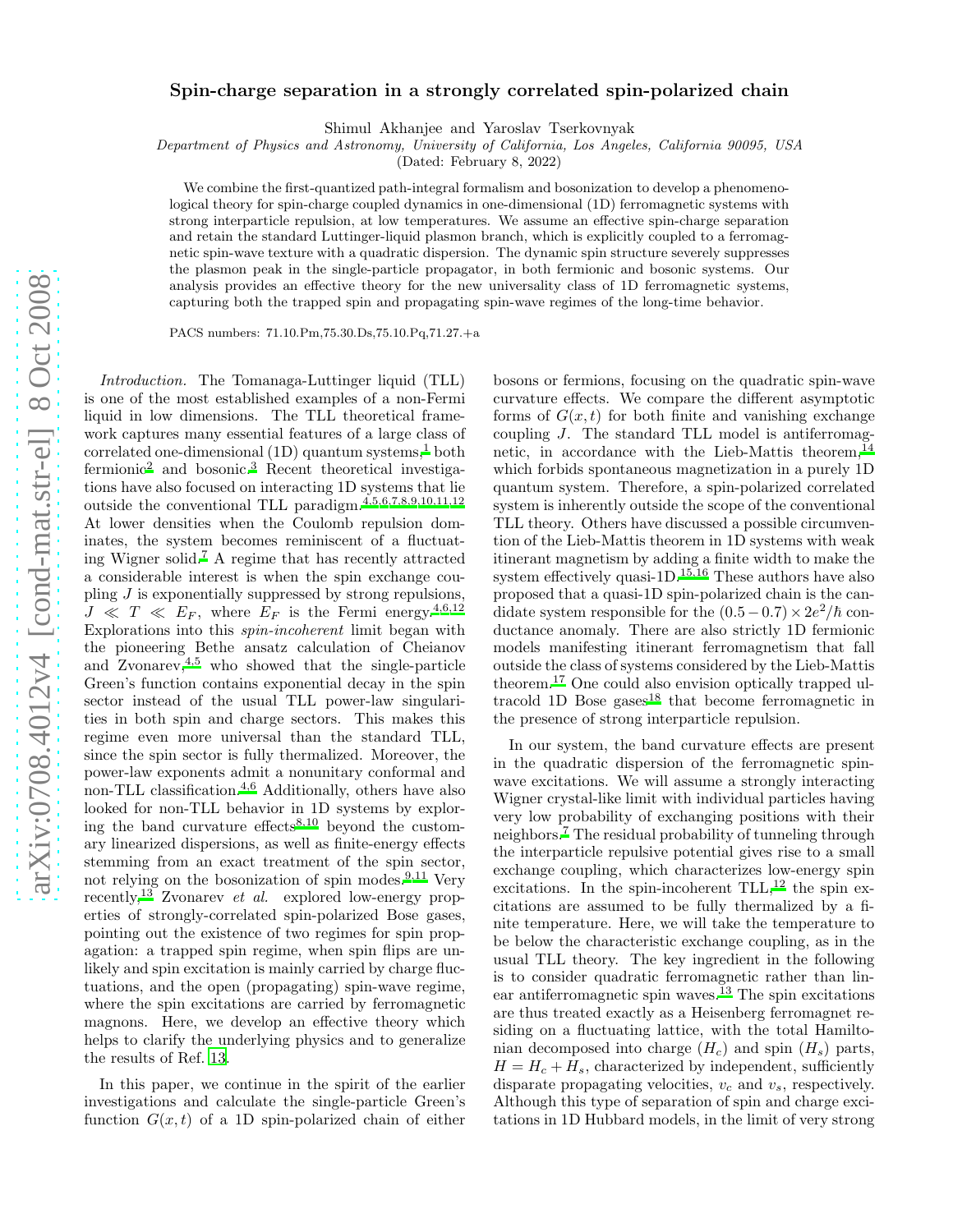repulsive interactions, is supported by exact Bethe ansatz calculations,[19](#page-4-12) further numerical work on more general 1D and quasi-1D systems would be desirable to establish whether this property is more generic to strongly-coupled quasi-1D systems. Therefore, we proceed phenomenologically, without providing rigorous microscopic justification, noting that other authors have developed similar approaches for 1D antiferromagnetic systems. $9,11$  $9,11$ 

We shall demonstrate several salient features of  $G(x, t)$ in the regimes of  $J > 0$  and  $J = 0$ . When  $J = 0$ , the asymptotic form of  $G(x, t)$  is characterized by strong Gaussian decay over a distance, while retaining anomalous power-law singularities with interaction-dependent exponents. Furthermore, the low-energy behavior of the tunneling density of states retains the same exponent as the spin incoherent regime,<sup>[6](#page-3-5)</sup>  $1/4g-1$ , where g is the TLL interaction parameter corresponding to a spinless chain with the same particle density and interactions. This implies that the system is also characterized by non-TLL universality. For  $J > 0$ , we find a peculiar enhancement of the plasmon peak spectral singularity that is sensitive to the spin kinematics. The effective coupling of the spin and charge collective modes is quantified in terms of a kinematic mismatch of the two coupled propagating excitations, which strongly suppresses the plasmon peak.

The effective Hamiltonian. Let us begin with a chain of spin-S particles, average interparticle spacing a and strong short-range repulsion. For the entirety of this paper, we shall work within the real time and space domains, as it will facilitate the proper physical interpretation of our results. The charge sector retains the typical TLL form,

$$
H_c = \hbar v_c \int \frac{dx}{2\pi} \left[ \frac{1}{2g} (\partial_x \theta_c)^2 + 2g (\partial_x \phi_c)^2 \right], \qquad (1)
$$

where the bosonic  $\phi_c$  and  $\theta_c$  fields satisfy the usual commutation relations  $[\theta_c(x), \phi_c(x')] = -(i\pi/2) \text{sgn}(x - x'),$ and g characterizes the renormalized interparticle repulsion strength. The spin sector experiences the underlying fluctuating Wigner lattice with spins that interact via Heisenberg ferromagnetic exchange,<sup>[7](#page-4-0)</sup>  $H_s = -\sum_l J_l \vec{S}_l$ .  $\vec{S}_{l+1}$ , where l labels lattice sites, which are essentially distinguishable due to strong repulsion. The exchange interaction arises due to the remaining wave-function over-lap between the neighboring particles.<sup>[7](#page-4-0)</sup> To account for the lattice zero-point motion and vibrations, in the following, the classical labels  $l$  will be replaced with the bosonic displacement operators. Furthermore, to be specific, we set the nearest-neighbor exchange  $J_l = \hbar J/2\pi^2 S$ to be constant, where  $J = \pi v_s/a$  defines a characteristic spin velocity  $v_s$ , and S is the particle spin in units of  $\hbar$ . We note, however, that the exact form of the spin Hamiltonian should not be important, as long as we are dealing with a ferromagnetic ground state whose lowenergy excitations are gapless magnons with quadratic dispersions. (It should also be noted that, because of the quadratic dispersion, there is no single spin velocity associated with the ferromagnetic magnons, unlike with

the soundlike modes of the TLL.) Therefore, the longwavelength free spin-wave propagator (on a stationary lattice) takes on the usual form:

<span id="page-1-1"></span>
$$
G_s = \langle S_+(N,t)S_-(0,0) \rangle = S \sqrt{(2\pi/iJt)} e^{i\frac{(\pi N)^2}{2Jt}}.
$$
 (2)

Single-particle Green's function. In order to calculate the full Green's function, which reflects both spin and charge propagation, we have to take into account the fluctuations of our lattice. We shall make use of the firstquantized path-integral formalism to trace over the most relevant spin and charge degrees of freedom.[6](#page-3-5) The number of sites  $N(x, t)$  the spins have to propagate through is essentially the number of particles between (0, 0) and  $(x, t)$ .  $N(x, t)$  fluctuates about a mean value  $\bar{n}x$ , as follows:  $N(x,t) = \bar{n}x + \left[\theta_c(x,t) - \theta_c(0,0)\right]/\pi$ . The central maneuver en route to computing a particular correlation function in a given regime is to account for the explicit dependence of  $N(x, t)$  on the bosonic charge degrees of freedom in the expectation brackets.

We are interested in computing the single-particle Green's function  $G(x,t) = \langle \psi_+(x,t) \psi_+^\dagger(0,0) \rangle_{F_{\uparrow}}$ , for sufficiently large  $x$  and  $t$ , in the spin-up ferromagnetic ground state. (For spins larger than  $1/2$ , by "spin down" we mean a spin  $S - 1$  state.) This correlator characterizes the amplitude for an injected spin-down particle to propagate from  $0$  to  $x$  in time  $t$  in a polarized spin-up environment. In order to properly account for charge correlations, we will employ the standard bosonization dictionary. The spinless bosonic field creation and annihilation operators are given by  $\psi_B^{\dagger}(x,t) \sim e^{-i\phi_c(x,t)}$  and  $\psi_B(x,t) \sim e^{i\phi_c(x,t)}$ , where the dual field  $\theta_c$  is related to the particle density fluctuations at long wavelengths by  $\rho(x) = \partial_x \theta_c(x)/\pi$ . It is also necessary to account for the chirality of the excitations in terms of independent rightmoving and left-moving parts, which can be conveniently labeled by the light-cone variables  $x_{L,R} \equiv x \pm v_c t$ . We shall ignore the time ordering associated with the factor  $[\theta_c(x), \phi_c(x')]$ , as it simply shifts the particle number by a constant factor.

 $J = 0$  bosons. We now focus on the  $J = 0$  limit in a spin-up polarized ground state, where the spin-wave excitations are suppressed and only plasmons propagate, which was first discussed in Ref. [13](#page-4-6). Since the particles cannot flip their spins, the injected spin-down particle becomes effectively distinguishable and has to be removed in order to contribute to the propagator. This means that we have to force  $N(x, t)$  to vanish:<sup>[13](#page-4-6)</sup>

<span id="page-1-0"></span>
$$
G(x,t) \sim \left\langle \delta \left( N(x,t) \right) e^{i[\phi_c(x,t) - \phi_c(0,0)]} \right\rangle. \tag{3}
$$

Next, we expand the  $\delta$  function to obtain

$$
G(x,t) \sim \int_{-\infty}^{\infty} \frac{d\lambda}{2\pi} e^{-i\lambda \frac{k_F x}{\pi}} \left\langle e^{-i\lambda \Theta(x,t) + \Phi(x,t))} \right\rangle, \quad (4)
$$

where we have made use of the definitions  $\Theta(x,t) \equiv$  $\theta_c(x, t) - \theta_c(0, 0), \ \Phi(x, t) \equiv \phi_c(x, t) - \phi_c(0, 0), \text{ and}$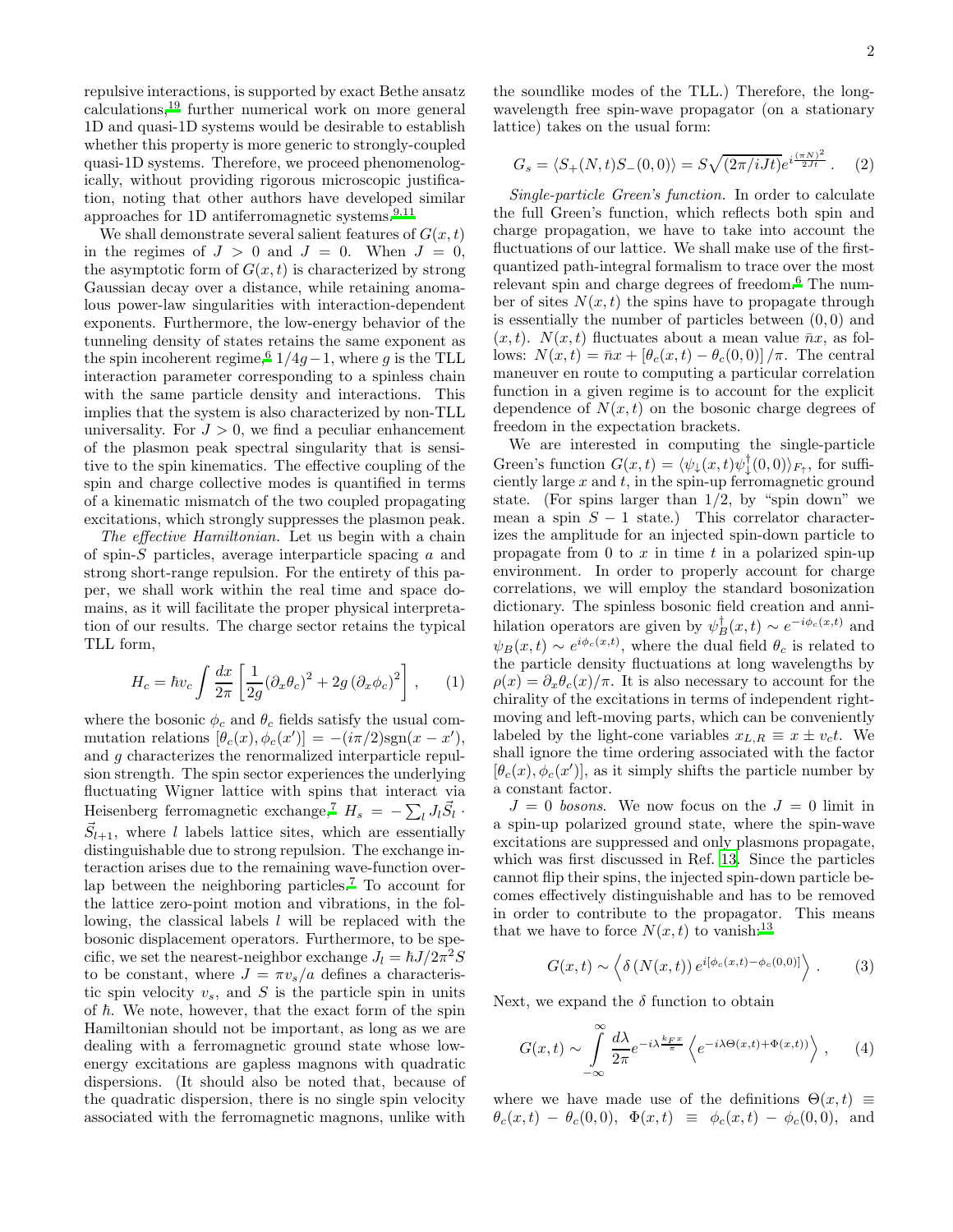$k_F \equiv \pi \bar{n}$ . Furthermore, the Gaussian averages satisfy the identity  $\langle e^A \rangle = e^{\langle A^2 \rangle/2}$ . Therefore, after completing the squares, performing the integral over  $\lambda$ , and employing the standard expressions for the bosonic correlators:  $\langle \Theta^2 \rangle = g \ln(x_R x_L), \quad \langle \Phi^2 \rangle = (1/4g) \ln(x_R x_L),$  $\langle \Phi \Theta \rangle = (1/2) \ln(x_R/x_L)$ , we finally obtain at long times

<span id="page-2-0"></span>
$$
G(x,t) \sim \frac{a}{\bar{u}(t)} e^{-\frac{x^2}{2\bar{u}(t)^2}} \left(\frac{1}{x_R x_L}\right)^{\frac{1}{8g}},
$$
 (5)

where  $\bar{u}(t) = (a/\pi)\sqrt{2g \ln(v_c t/a)}$  is the root-meansquare particle displacement during a time  $t$  due to quantum fluctuations.[20](#page-4-13) One can easily notice that, because of the strong Gaussian decay on the scale of  $\bar{u}$ , there is no appreciable contribution to the propagator close to the light cones  $x_L, x_R \approx 0$  at large times (taking into account a short-distance Luttinger-liquid cutoff  $\sim a$ ). See the  $J > 0$  case below, however.

 $J = 0$  fermions. We must account for the Pauli exclusion principle by the negative sign acquired by the manybody wave function when two fermions are exchanged. Consequently, the factor  $(-1)^N$  must be inserted in the expectation brackets [\(3\)](#page-1-0), but because the  $\delta$  function enforces a vanishing  $N$ , for which this factor is inconsequential, we obtain the same Green's functions [\(5\)](#page-2-0).

Clearly, the propagator [\(5\)](#page-2-0) is dominated by a strong spatial Gaussian decay, and by inspection one can infer the asymptotic behavior of the local tunneling density of states  $\nu(\epsilon)$ , recovering the familiar power-law singularity near the Fermi level that is reminiscent of the spin-incoherent regime:<sup>[6](#page-3-5)</sup>  $\nu(\varepsilon) \sim |\varepsilon|^{1/4g-1}/\sqrt{\ln(1/|\varepsilon|)},$  where the energy  $\varepsilon$  is measured with respect to the Fermi level.

 $J > 0$  bosons  $(S = 1)$ . A ferromagnetic spin-wave texture is included by tracing over a product of the spin propagator [\(2\)](#page-1-1) with the standard TLL plasmon propagator. Operationally, a coupling of the two excitations is established by replacing the  $\delta$  function of Eq. [\(3\)](#page-1-0) with the spin propagator [\(2\)](#page-1-1), in terms of the bosonized particle number operator N:

<span id="page-2-1"></span>
$$
G(x,t) \sim \frac{1}{\sqrt{iJt}} \left\langle e^{i\frac{(\pi N)^2}{2Jt}} \psi_B(x,t) \psi_B^{\dagger}(0,0) \right\rangle. \tag{6}
$$

Evidently, the  $N^2$  term gives rise to quadratic operators  $\Theta^2$  in the exponent that are hard to evaluate in general. Nevertheless, as a first step in understanding the basic physics, we shall employ the leading correction to the mean-field approximation, by retaining contributions linear in the  $\Theta(x,t)$  fluctuations. This approximation should be valid at large  $x$  (see below for the exact condition), so that the fluctuations  $\delta N \ll N$ . However, we concede that it is possible that the quadratic terms may provide meaningful corrections, and, in particular, would be required for a proper analytic continuation to imaginary time. In our approximation,

<span id="page-2-2"></span>
$$
G(x,t) \sim \frac{1}{\sqrt{iJt}} \left\langle e^{i\frac{(k_F x)^2 + 2k_F x \Theta(x,t)}{2Jt}} + i\Phi(x,t) \right\rangle
$$
  
= 
$$
\frac{e^{i\frac{(k_F x)^2}{2Jt}}}{\sqrt{iJt}} \left(\frac{x_L}{x_R}\right)^{\frac{k_F x}{2Jt}} \left(\frac{1}{x_R x_L}\right)^{\frac{1}{8g} + \frac{g}{2}\left(\frac{k_F x}{Jt}\right)^2},
$$
(7)

governed by the exponents

<span id="page-2-4"></span>
$$
\delta_{R,L} = \frac{1}{8g} \pm \frac{k_F x}{2Jt} + \frac{g}{2} \left(\frac{k_F x}{Jt}\right)^2.
$$
 (8)

 $J > 0$  fermions  $(S = 1/2)$ . For the fermionic case, we follow similar steps, after inserting the additional factor  $(-1)^N = \text{Re } e^{i\pi N} = (e^{i\pi N} + e^{-i\pi N})/2$  into the expectation brackets. Let us denote  $G_{\pm}(x,t)$  as corresponding to the  $e^{\pm i\pi N}$  parts, with  $G(x,t) = G_+(x,t) + G_-(x,t)$ :

$$
G_{+}(x,t) \sim \frac{e^{ik_{F}x+i\frac{(k_{F}x)^{2}}{2Jt}}}{\sqrt{iJt}} \times \left(\frac{x_{L}}{x_{R}}\right)^{1+\frac{k_{F}x}{Jt}} \left(\frac{1}{x_{R}x_{L}}\right)^{\frac{1}{8g}+\frac{g}{2}(1+\frac{k_{F}x}{Jt})^{2}}.
$$
\n(9)

Adding the other  $G_-(x,t)$  component yields

<span id="page-2-5"></span>
$$
G(x,t) \sim \frac{e^{i\frac{(k_F x)^2}{2Jt}}}{\sqrt{iJt}} \left( \frac{e^{ik_F x}}{x_R^{\delta_{R+}} x_L^{\delta_{L+}}} + \frac{e^{-ik_F x}}{x_R^{\delta_{R-}} x_L^{\delta_{L-}}} \right) , \quad (10)
$$

where

<span id="page-2-3"></span>
$$
\delta_{R\pm} = \frac{1}{8g} \pm 1 + \frac{k_F x}{2Jt} + \frac{g}{2} \left( 1 \pm \frac{k_F x}{Jt} \right)^2 ,
$$
  

$$
\delta_{L\pm} = \frac{1}{8g} \mp 1 - \frac{k_F x}{2Jt} + \frac{g}{2} \left( 1 \pm \frac{k_F x}{Jt} \right)^2 .
$$
 (11)

Notice that  $G_-(x,t) = G_+(-x,t)$ , so that  $G(x,t) =$  $G(-x, t)$ , as required by the inversion symmetry.

When  $J \to 0$ , Eq. [\(6\)](#page-2-1) reduces to Eq. [\(3\)](#page-1-0) and we do not have spin-wave propagation. In this regime, however, particle number  $N$  is forced to vanish and our mean-field treatment assuming  $\delta N \ll N$ , which is required for the validity of Eqs.  $(7)-(11)$  $(7)-(11)$ , fails. It is important to derive the exact conditions for which our mean-field approximation of the propagator dominates over the  $N \sim 0$  contribution  $(5)$ . By comparing Eq.  $(7)$  with Eq.  $(5)$ , we can see that when  $t \leq 1/J = 1/k_F v_s \equiv t_*$ , the  $\propto x^2$  contribution to the exponents [\(8\)](#page-2-4) actually leads to a more severe suppression of the Green's function than the Gaussian decay of Eq. [\(5\)](#page-2-0). [See the prefactor governed by the exponent  $\delta_L$  of Eq. [\(12\)](#page-3-6) below, which can be rewritten as the Gaussian exponential decay  $e^{-(g \ln t/2)(x/v_s t)^2}$ . The case of fermions is completely analogous.] Our mean-field analysis for a finite J will thus fail at  $t \lesssim t_*$ , and the propagator will be dominated by the contribution [\(5\)](#page-2-0) decaying on the scale of the interparticle spacing a. For  $t \gg t_*$ ,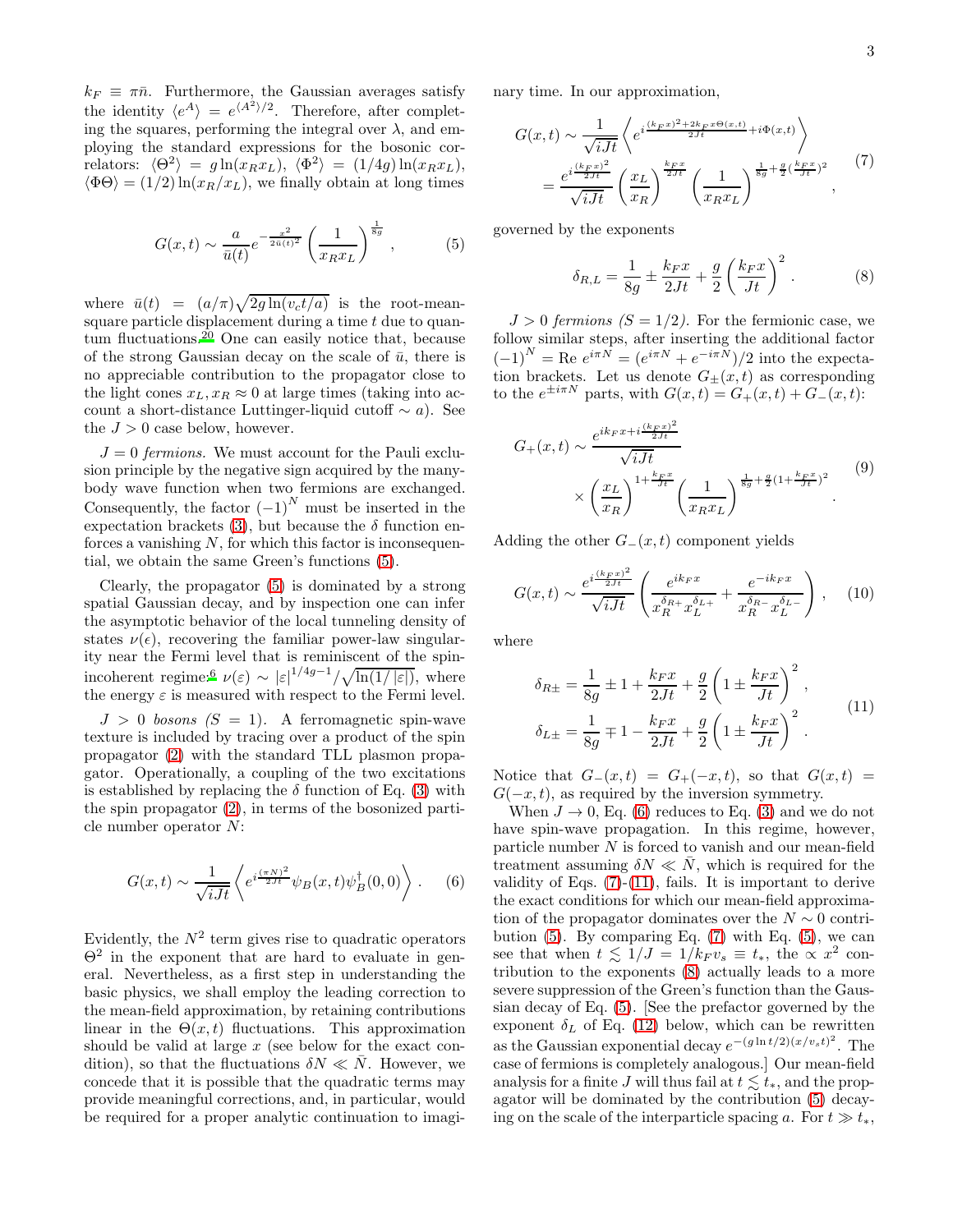

<span id="page-3-7"></span>FIG. 1: Single particle Green's function  $G(x, t)$ , Eq. [\(7\)](#page-2-2), valid for  $Jt \gg 1$ . Here, we plot the absolute value (inserting a short-distance cutoff a:  $x_{R,L} \rightarrow x_{R,L} \pm ia$ , with white color corresponding to zero. The dashed trace is the slice of the density plot at  $k_F x = 50$ , while the solid trace also includes the oscillations of Re  $G(x, t)$  due to the spin propagator. Most visible features are due to the broad Gaussian peak near  $x =$ 0 of width  $\sim v_s t$  in the x direction and the plasmon peak near  $x = v_c t$  [governed by the exponent  $\sim (g/2)(v_c/v_s)^2$ , see Eq. [\(12\)](#page-3-6)]. Because the relative weight of the plasmon feature is suppressed with respect to the  $x = 0$  correlator by the factor  $\sim e^{-(g \ln t/2)(v_c/v_s)^2}$ , it will only be appreciable if the ratio  $v_c/v_s$  is moderate. In the plot, we chose  $v_c/v_s = 3$  and  $g = 1/2$  (corresponding to a strong short-range repulsion). Note that the exponents [\(8\)](#page-2-4) approach  $1/8g$  at  $t \gg t_s = x/v_s$ .

Eqs.  $(7)-(11)$  $(7)-(11)$  are valid, corresponding to a Gaussian decay over a longer distance  $\sim v_s t$ , where the spin propagation is carried predominantly by spin waves rather than charge fluctuations. Zvonarev  $et\ al.<sup>13</sup>$  $et\ al.<sup>13</sup>$  $et\ al.<sup>13</sup>$  recently discussed the two-particle Green's function describing spin-density propagation, capturing the crossover from the trapped spin regime at  $J \to 0$  to propagating spin waves at a finite J. They found that the crossover takes place when  $t \sim 1/J$ , irrespective of x, in agreement with our results.

Discussion. It is clear that the asymptotic forms of  $G(x, t)$  discussed here do not fit within the conventional TLL form. When  $J = 0$ , there is a strong Gaussian decay of  $G(x, t)$  over relatively short distances [see Eqs. [\(5\)](#page-2-0)],<sup>[13](#page-4-6)</sup> on which is superimposed the power-law decay reminis-cent of the spin-incoherent physics.<sup>[6](#page-3-5)</sup> At a finite  $J$  and  $t \gg t_*$ , the Gaussian decay is replaced by spin oscillations and some remnant plasmon features [see Eqs. [\(7\)](#page-2-2),  $(10)$ ].

It is important that we attempt to clarify the physical meaning of the power-law exponents [\(8\)](#page-2-4) associated with the plasmon features, for a finite J, assuming  $t \gg t_*$ .

(The case for fermions is very similar.) Let us fix the spatial coordinate x and vary time  $t > 0$  from about  $t_*$ though and above the plasmon peak near  $x_R \sim 0$  (which requires sufficiently large distances  $x \gg v_c t_* \gg a$ ). The propagation of plasmon and spin-wave excitations are associated with the characteristic time scales  $t_c = x/v_c$ and  $t_s = x/v_s$ , respectively, and for the consistency of our formulation, we require  $t_s \gg t_c$ . Retaining only the right-moving plasmon peak, we can approximate Eq. [\(7\)](#page-2-2) as (omitting the obvious free spin propagator)

<span id="page-3-6"></span>
$$
G \sim t^{-\delta_L} (t - t_c)^{-\delta_R} \sim e^{-\frac{g \ln t}{2} (\frac{t_s}{t})^2} (t - t_c)^{-\frac{g}{2} (\frac{t_s}{t})^2}, (12)
$$

assuming  $t_s/t_c \gg 1$  and<sup>[21](#page-4-14)</sup> g ~ 1 (focusing on the range of t from about  $t_*$  to some multiple of  $t_c$ ). Green's function [\(12\)](#page-3-6) has two salient features: Gaussian decay in space on the scale of  $v<sub>s</sub>t$  and a remnant power-law plasmon peak at  $t \to t_c$  governed by a large exponent  $\propto (t_s/t_c)^2$ . Let us try to understand the physical meaning of the ratio  $t_{s}/t$  that is key to both features. First, we notice that the free spin-wave propagator, Eq. [\(2\)](#page-1-1), enters as a prefactor in Eq. [\(10\)](#page-2-5). When a particle is removed at the position  $x$  and time  $t$ , the phase of the spin propagator changes by  $\Delta \varphi \sim N/Jt = \pi t_s/t$ . The ratio  $t_s/t > 1$ thus corresponds to  $\Delta \varphi > \pi$ , which suggests that the fluctuations of  $N$  associated with the removal of a single particle lead to a destructive interference of the spin component of the full propagator, suppressing the Green's function. When  $t \ll t_s$ , the associated exponent scales as  $(t_s/t)^2$ , and when  $t \sim t_*$ , this suppression becomes more severe than that of Eq. [\(5\)](#page-2-0), where spins are carried by the lattice fluctuations rather than than the spin flips. This reflects an amusing interplay of the spin and charge kinematics, which has no precise analogies in the conventional TLL theory. At much longer times  $t \gg t_s$ , and fixed  $x$ , the asymptotic power-law exponent approaches  $\delta_R + \delta_L \rightarrow 1/4g$  and the zero-bias spectral anomaly is governed by the exponent  $1/4g-1/2$ , similar to the spinincoherent case.[6](#page-3-5) A summary of this behavior is schematically illustrated in Fig. [1.](#page-3-7) We finally note that the suppression of the free spin-wave correlator [\(2\)](#page-1-1) by a factor  $\sim e^{-g \ln t (t_s/t)^2}$  reported in Ref. [13,](#page-4-6) at  $t \gg t_*$ , appears to be also related to the "smearing" of the oscillating spin-wave propagator by the charge fluctuations, which is responsible for the suppression of the single-particle propagator [\(12\)](#page-3-6).

We are grateful to the authors of Ref. [13](#page-4-6) for sharing their results prior to publication as well as for useful discussions.

- <span id="page-3-0"></span><sup>1</sup> T. Giamarchi, *Quantum Physics in One Dimension* (Clarendon Press, Oxford, 2003).
- <span id="page-3-1"></span> $2$  F. D. M. Haldane, J. Phys. C: Sol. State Phys. 14, 2585 (1981).
- <span id="page-3-2"></span> $3 \text{ F. D. M. Haldane, Phys. Rev. Lett. } 47,1840 (1981).$
- <span id="page-3-3"></span> $4$  V. V. Cheianov and M. B. Zvonarev, Phys. Rev. Lett.  $92$ . 176401 (2004).
- <span id="page-3-4"></span><sup>5</sup> V. V. Cheianov and M. B. Zvonarev, J. Phys. A: Math. Gen. 37, 2261 (2004).
- <span id="page-3-5"></span><sup>6</sup> G. A. Fiete and L. Balents, Phys. Rev. Lett. 93, 226401